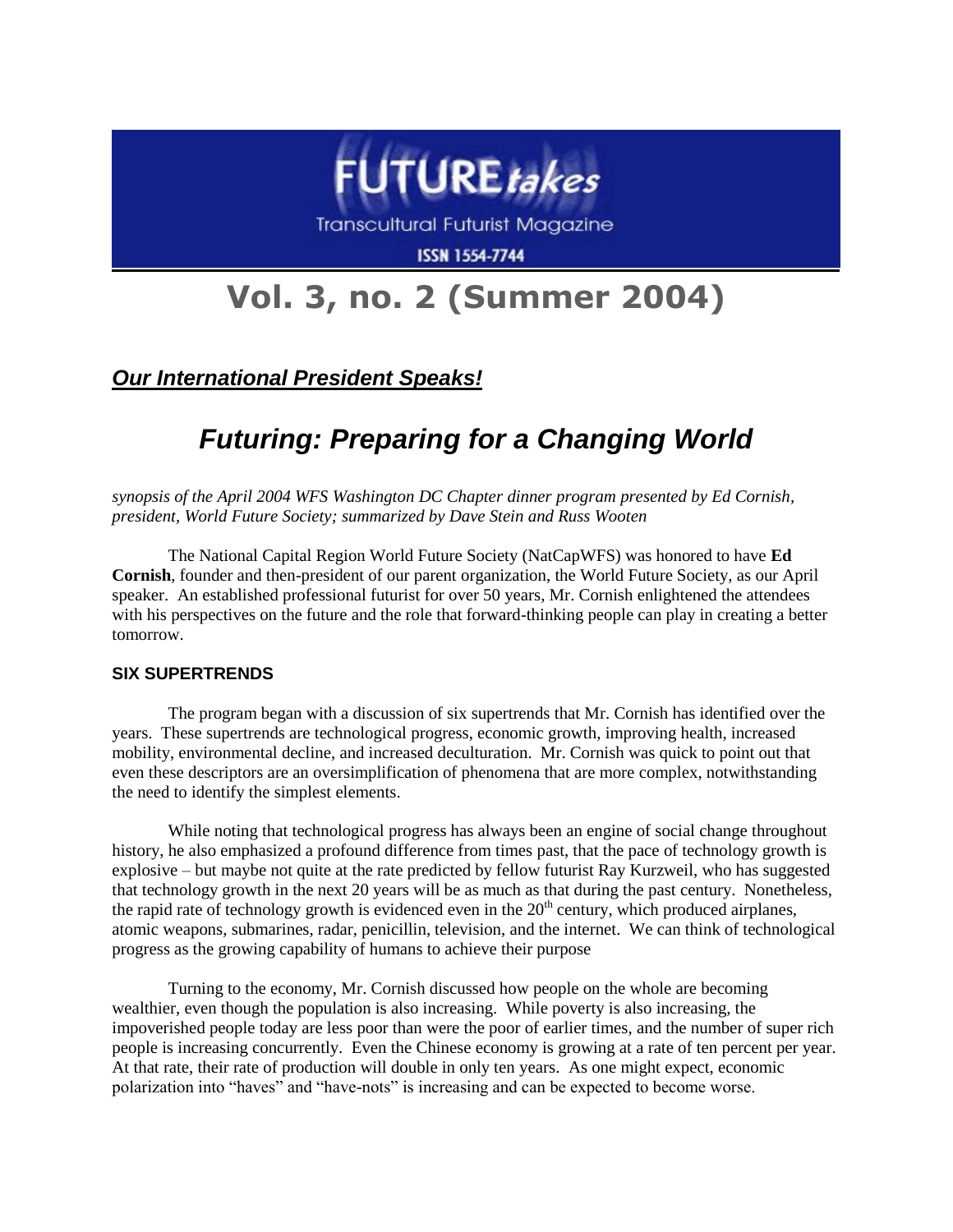A third supertrend, improvements in health, is a result of our technological progress and economic growth. Improved health leads to increasing longevity, which has two very important consequences: population growth and a rise in the average age of the population. These affect future considerations, trends and consequences. This is just one example of how complicated the study of the future is!

For its part, increased mobility impacts not only people but also communications, information, and commercial products. Communications satellites were first envisioned by science fiction writer Arthur Clarke. His discussion of communication with satellites in geostationary orbit dates back to 1945. Mobility, including traveling for pleasure, has some futurists believing that the tourist industry may become the world's biggest industry during the 21<sup>st</sup> century, if terrorism is controlled. A disadvantage of mobility includes the rapid spread of disease such as with the SARS (Severe Acute Respiratory Syndrome) virus.

Environmental decline manifests in many ways including global warming, increased pollution, over fishing, and increasing loss of biodiversity. Mother Earth suffers as environmental decline continues for the world as a whole. Certain nations or locations have made major efforts to reduce pollution and other environmental abuse but more needs to be done.

Then there is increased deculturization. People are losing their traditional cultures, as their ties to the communities and cultures in which they grew up are cut. Mr. Cornish identified increased deculturization as a major contributor to present-day problems between the United States and the Middle East. There are two basic forms of deculturization – culture shock and future shock.

Culture shock can be a group or individual phenomenon. Group occurrences happen when existing cultures are impacted by outside culture moving into an established area and affecting the equilibrium of that area. Individual occurrences are when people relocate into a new area and they are impacted by their inability to function in their new environment. Future shock happens when changes occur from within usually at a very rapid pace. This is generally due to technological improvements thou the results of 9-11 could also be consider a future shock phenomenon.

#### **LIFE IN THE YEAR 2040**

Looking ahead (as we futurists are prone to do), Mr. Cornish then shared his thoughts on what life might be like in 2040. The six descriptors that he proposed were (1) higher living standards, (2) a more crowded world, (3) an expanded human habitat, (4) increased leisure, (5) more jobs in the service sector, and (6) lifelong education.

In his view, higher living standards will result from the larger number of wealthy people, who will acquire more things and demand more space in which to keep them. At the same time, the improvements in health will lead to a more crowded world through population increase. Perhaps also as a result of overcrowding coupled with technology advances, there will be more human settlements in parts of the world presently deemed uninhabitable or nearly so, including mountains as well as the polar regions. Ski lifts extending up Mt. Everest are not beyond possibility.

In opposition to present observable trends, Mr. Cornish envisions that in 2040, people will work slightly less than they do now. Current trends show that the extra hour or so going to TV. In retirement, some people will retire from everything and choose simply to enjoy themselves. For those in the workforce, a higher percentage of them will be employed in the service sector with a correspondingly lower percentage working on farms and in factories. In the service oriented economy to come, a major challenge will be connecting a person who wants a service with someone who provides it.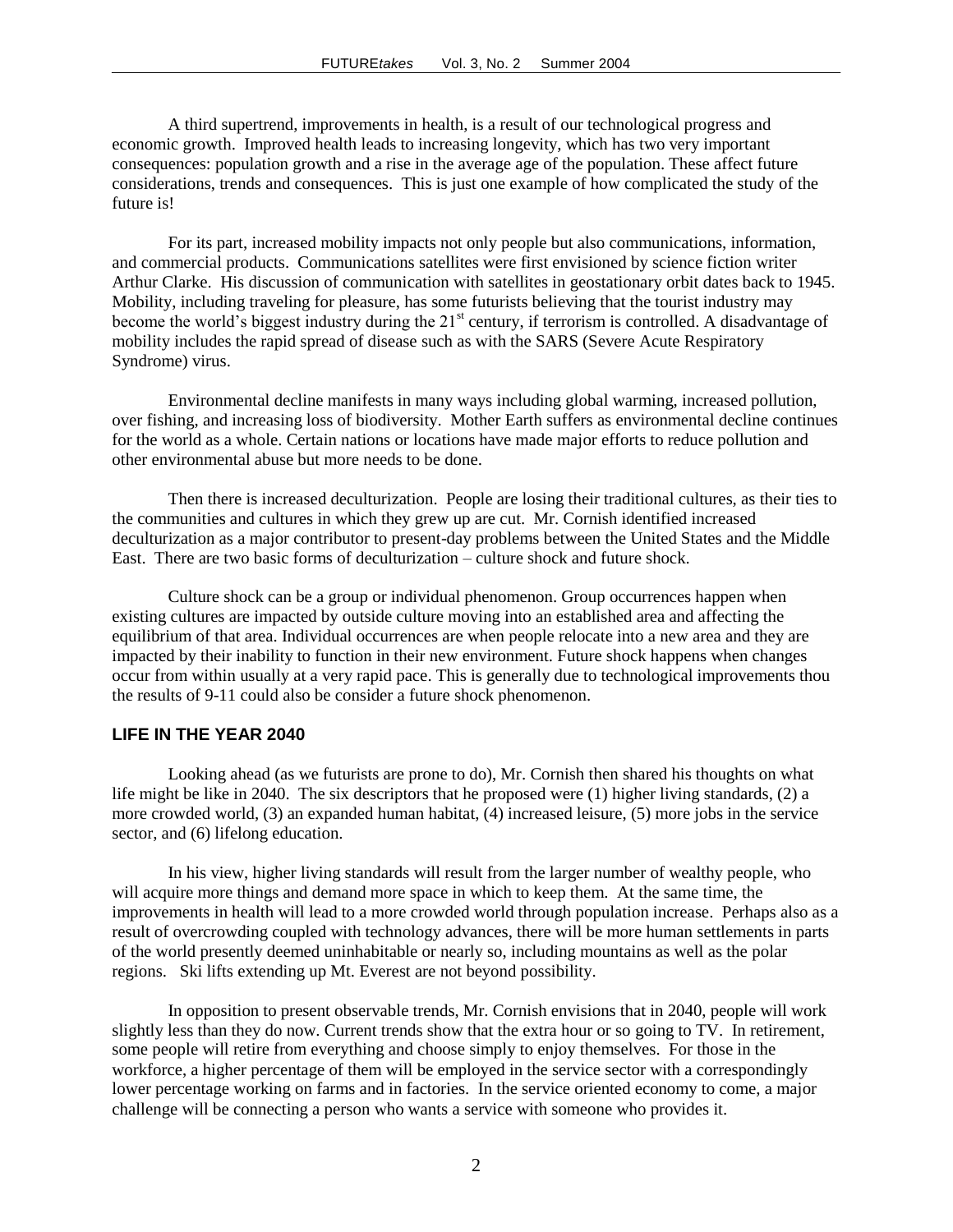Still another characteristic of 2040 will be the need for lifelong continuing education. With the world rapidly changing, skills will become obsolete more quickly, and workers will need to add to their skill sets continually.

#### **THINKING ABOUT THE FUTURE – FATALISM VS. FUTURISM**

Having told the audience his vision of 2040, Mr. Cornish then suggested ways to think about the future. First he admonished that fatalism is fatal. Fatalism, or "que sera sera," is the mindset of being unable to control the future. In this mindset, people find themselves stymied, in that they feel that they must do something different but don't know how to think about the future. At the same time, fatalism often provides convenient excuses for not changing.

Furthermore, fatalism is supported by three half-truths – that one can't know everything about the future, that one can't do anything about the future, and that one shouldn't worry about the future anyway, as there are too many problems right now. Correcting these half-truths, Mr. Cornish countered that what one can know about the future, even if it is knowable only in probabilistic terms, is important. Likewise, those measures that we can take are important, and nobody can truthfully say that he/she never has time to think about the future, because everyone does. These half-truths, according to Mr. Cornish, need to be fought with the full truths of futurism, in which one accepts responsibility for his/her own future.

#### **FUTURISM AND ITS HISTORICAL DEVELOPMENT**

The futurist movement developed largely during the second half of the  $20<sup>th</sup>$  century. Inspired to a large extent by apprehensions regarding nuclear war the military set up the Rand Corporation to study the future. Herman Kahn's scenario building followed. Olaf Helmer and Norman Dalkey pioneering the development of the Delphi technique. Still other techniques for thinking about the future followed, including trend scanning, environment scanning, gaming, brainstorming, and back casting. To some extent, everyone does these things.

However, in futurism, the goal is foresight, which is the ability to think rationally and intelligently about the future so as to identify which courses of action are right, not only for the short term but also for the long term. A concurrent goal is to help generations of the future to think about their own futures in positive ways.

#### **Q&A**

#### *Q. What is the capacity of humans to manage rapid change?*

A. First of all, there are factors that mitigate against rapid change such as that predicted by Ray Kurzweil. For example, some people will not want to buy the latest gadgets. People can collectively decide which changes they will accept. They don't have to have cell phones if they don't want them. Also, one way to cope with rapid change is through education.

#### *Q. What are the chances of another Tarrytown conference?*

- A. It is possible to organize one, but it requires funds.
- *Q. What will work and charity be like?*